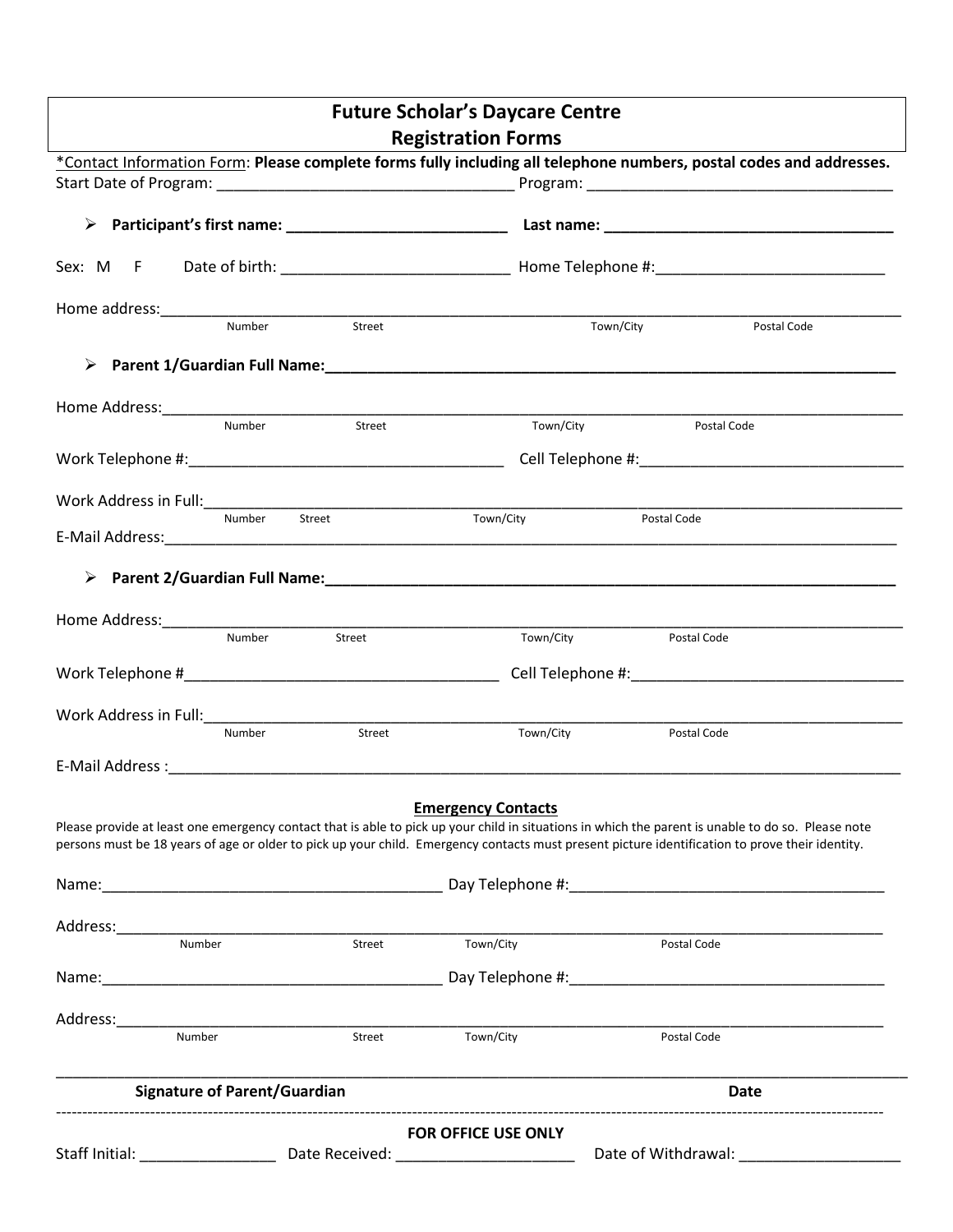# **Future Scholar's Daycare Centre Registration Forms**

|                                  | Number                             | Street |                                                                           |                                  |                   | Town/City<br>Postal Code |                   |                                                                                                   |
|----------------------------------|------------------------------------|--------|---------------------------------------------------------------------------|----------------------------------|-------------------|--------------------------|-------------------|---------------------------------------------------------------------------------------------------|
| <b>Immunization Record</b>       |                                    |        |                                                                           |                                  |                   |                          |                   |                                                                                                   |
| Please complete the chart below. |                                    |        |                                                                           |                                  |                   |                          |                   |                                                                                                   |
| Date<br>(Year/Month/Day)         | 2,4,6,18mos<br>4-6yrs<br>Diptheria |        | Pertussis<br>2,4,6,18 mos<br>4-6 yrs<br>Tetanus<br>2,4,6, 18mos<br>4-6yrs | Polio<br>2,4,6, 18 mos<br>4-6yrs | Measles<br>12 mos | Mumps<br>12 mos          | Rubella<br>12 mos | Please note any additional<br>immunization/tests and previous history of<br>communicable diseases |
|                                  |                                    |        |                                                                           |                                  |                   |                          |                   |                                                                                                   |
|                                  |                                    |        |                                                                           |                                  |                   |                          |                   |                                                                                                   |
|                                  |                                    |        |                                                                           |                                  |                   |                          |                   |                                                                                                   |
|                                  |                                    |        |                                                                           |                                  |                   |                          |                   |                                                                                                   |
|                                  |                                    |        |                                                                           |                                  |                   |                          |                   |                                                                                                   |
|                                  |                                    |        |                                                                           |                                  |                   |                          |                   |                                                                                                   |
|                                  |                                    |        |                                                                           |                                  |                   |                          |                   |                                                                                                   |
|                                  |                                    |        |                                                                           |                                  |                   |                          |                   |                                                                                                   |
|                                  |                                    |        |                                                                           |                                  |                   |                          |                   |                                                                                                   |

### **Other Special Provisions**

Are there any special provisions to your child's diet (allergies) or specific rest or exercise requests? Is your child at risk of having an anaphylactic reaction/shock? If there are any medical, physical or psychological problems that would prohibit your child's involvement in a full recreational summer camp program or is there any conditions requiring medical attention or medication they must be noted here below. If this applies to your child, additional forms may need to be completed.

\_\_\_\_\_\_\_\_\_\_\_\_\_\_\_\_\_\_\_\_\_\_\_\_\_\_\_\_\_\_\_\_\_\_\_\_\_\_\_\_\_\_\_\_\_\_\_\_\_\_\_\_\_\_\_\_\_\_\_\_\_\_\_\_\_\_\_\_\_\_\_\_\_\_\_\_\_\_\_\_\_\_\_\_\_\_\_\_\_\_\_\_\_\_\_\_\_

\_\_\_\_\_\_\_\_\_\_\_\_\_\_\_\_\_\_\_\_\_\_\_\_\_\_\_\_\_\_\_\_\_\_\_\_\_\_\_\_\_\_\_\_\_\_\_\_\_\_\_\_\_\_\_\_\_\_\_\_\_\_\_\_\_\_\_\_\_\_\_\_\_\_\_\_\_\_\_\_\_\_\_\_\_\_\_\_\_\_\_\_\_\_\_\_\_

\_\_\_\_\_\_\_\_\_\_\_\_\_\_\_\_\_\_\_\_\_\_\_\_\_\_\_\_\_\_\_\_\_\_\_\_\_\_\_\_\_\_\_\_\_\_\_\_\_\_\_\_\_\_\_\_\_\_\_\_\_\_\_\_\_\_\_\_\_\_\_\_\_\_\_\_\_\_\_\_\_\_\_\_\_\_\_\_\_\_\_\_\_\_\_\_\_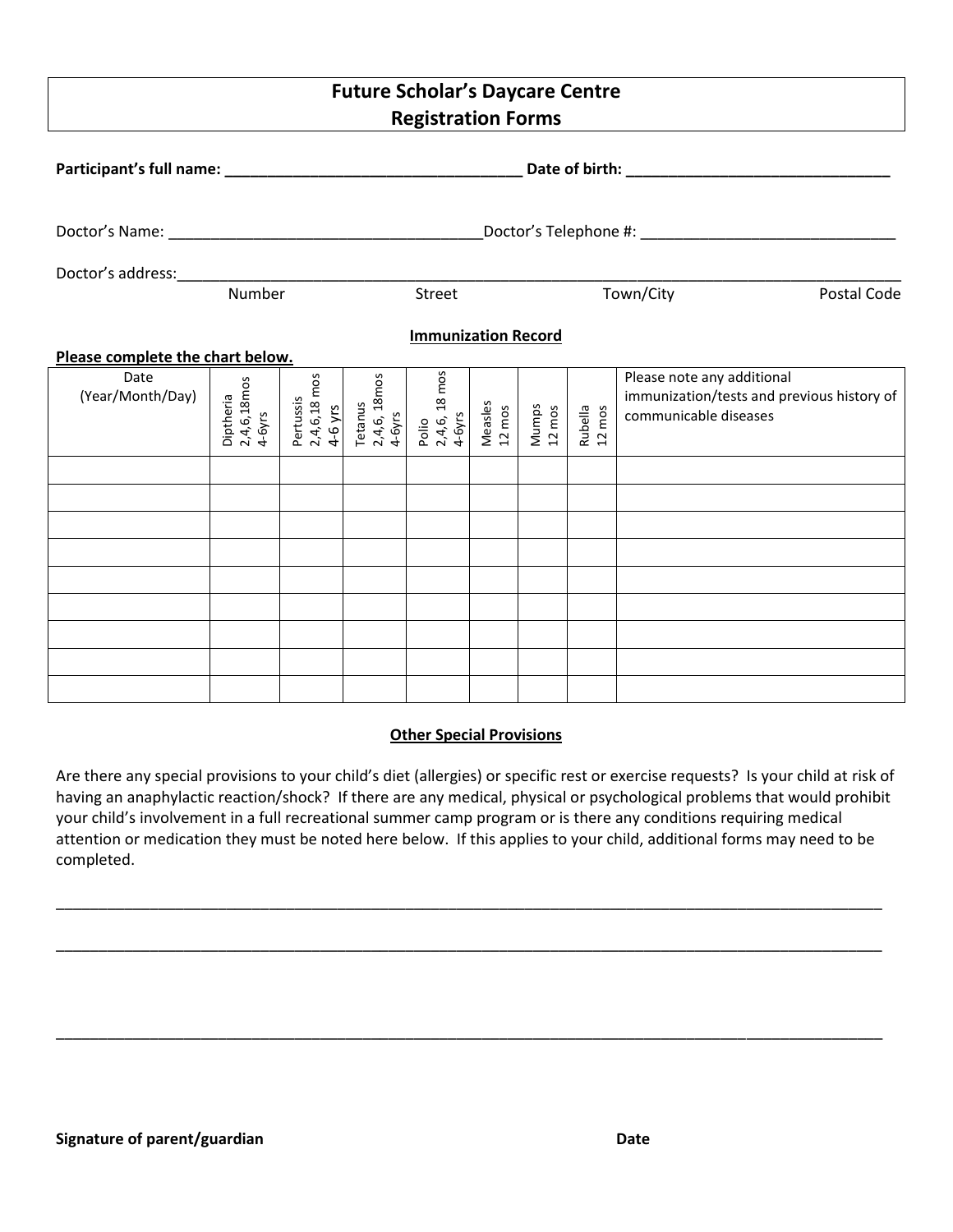# **Future Scholar's Daycare Centre Registration Forms**

\*If at any time, due to circumstances such as accident, sudden illness or emergency, medical treatment is required, including anesthetic necessary by private physician or hospital, this treatment may be given. If necessary, I also consent to emergency transportation.

| Do you agree with the above statement?                                                                                                                                                                                                                                                             | Yes. | No |                                                                                                                |  |
|----------------------------------------------------------------------------------------------------------------------------------------------------------------------------------------------------------------------------------------------------------------------------------------------------|------|----|----------------------------------------------------------------------------------------------------------------|--|
| Signature of parent/guardian                                                                                                                                                                                                                                                                       |      |    | <b>Date</b>                                                                                                    |  |
|                                                                                                                                                                                                                                                                                                    |      |    |                                                                                                                |  |
| the participation of my child in activities related to the child care program such as neighbourhood walks, special<br>outings/events, outdoor/gross motor play, creative and other noted activities/events provided. All activities/events are<br>supervised by a member of Future Scholars staff. |      |    | do hereby consent to                                                                                           |  |
| Signature of parent/guardian                                                                                                                                                                                                                                                                       |      |    | <b>Date</b>                                                                                                    |  |
| Comments <u>: Comments: Comments: Comments: Comments: Comments: Comments: Comments: Comments: Comments: Comments: Comments: Comments: Comments: Comments: Comments: Comments: Comments: Comments: Comments: Comments: Comments: C</u>                                                              |      |    |                                                                                                                |  |
|                                                                                                                                                                                                                                                                                                    |      |    | rende alle provincia della contra contra la contra la contra la contra la contra della contra della contra del |  |

\*Throughout the course of the year we would like to highlight events by taking photographs of the children, or by videotaping the children. These will be used in the program; to review the program for teaching purposes and Future Scholar's promotional events/literature/Website.

| child<br><b>nermission</b><br><b>OIVA</b><br>ግ\⁄<br>וחז<br>$\sim$ $\sim$ |
|--------------------------------------------------------------------------|
|                                                                          |

to be photographed/video taped for the above mentioned uses only.

| <b>Signature of Parent/Guardian</b> | Date |
|-------------------------------------|------|
|                                     |      |

\*The federal government has enacted the Personal Information Protection and Electronic Documents Act (PIPEDA). The purpose of PIPEDA, in general terms, is to regulate the collection, use and disclosure of personal information by private sector organizations. Please note that Future Scholars Daycare Centre adheres to PIPEDA's principles regarding the collection, use and disclosure of personal information. Future Scholars will not disclose your personal information to third parties without your permission, as required by PIPEDA. The Health Department and Ministry of Community and Social Services will have access to these files due to Future Scholars providing childcare services. This is in accordance with the Health Act and Day Nurseries Act. If you have any questions or concerns please feel free to contact Centre Director.

 $\mathcal{L}_\mathcal{L} = \mathcal{L}_\mathcal{L} = \mathcal{L}_\mathcal{L} = \mathcal{L}_\mathcal{L} = \mathcal{L}_\mathcal{L} = \mathcal{L}_\mathcal{L} = \mathcal{L}_\mathcal{L} = \mathcal{L}_\mathcal{L} = \mathcal{L}_\mathcal{L} = \mathcal{L}_\mathcal{L} = \mathcal{L}_\mathcal{L} = \mathcal{L}_\mathcal{L} = \mathcal{L}_\mathcal{L} = \mathcal{L}_\mathcal{L} = \mathcal{L}_\mathcal{L} = \mathcal{L}_\mathcal{L} = \mathcal{L}_\mathcal{L}$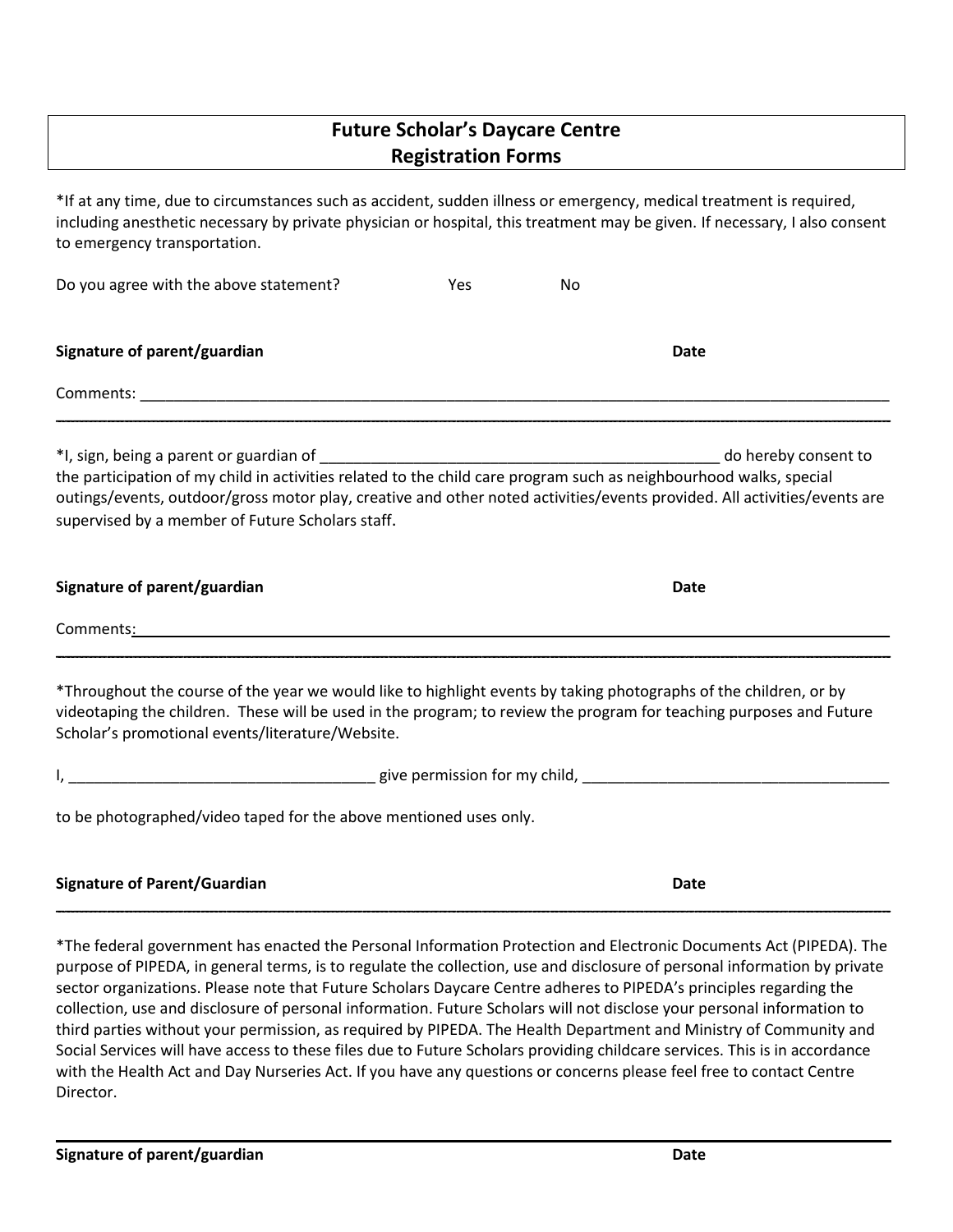# **Future Scholars School Age Program Policies and Procedures Checklist**

Please complete and return with registration forms.

I have read and understand the following Future Scholars policies and procedures in the summer camp Parent's booklet.

- $\Box$  statement of philosophy and our goals
- $\Box$  services offered
- $\Box$  ages of children
- $\Box$  days and hours of operation
- $\Box$  fees for services
- $\Box$  fee schedule and record of payment
- $\Box$  registration
- $\Box$  cheques and receipts
- $\Box$  NSF cheques
- $\Box$  refunds
- $\Box$  withdrawal or change of program
- **Q** program development
- $\Box$  staffing
- $\Box$  nutrition and allergies
- $\Box$  health and administration
- $\Box$  general health practices
- $\Box$  sick children
- $\Box$  symptoms of ill health
- $\Box$  outbreaks and procedure
- $\Box$  incident and accident forms
- □ parent-staff exchange of information & parental involvement

\_\_\_\_\_\_\_\_\_\_\_\_\_\_\_\_\_\_\_\_\_\_\_\_\_\_\_\_\_\_\_\_\_\_\_\_\_\_\_\_\_\_\_\_\_\_\_\_\_\_\_\_\_\_\_\_\_\_\_\_\_\_\_\_\_\_\_\_\_\_\_\_\_\_\_\_\_

- D behaviour management
- $\Box$  activities off premises
- $\Box$  arrival and pick up-late fees
- $\Box$  child access
- $\Box$  inclement weather
- $\Box$  emergency evacuation
- □ children's absenteeism
- $\Box$  clothing and possessions-hook
- $\Box$  personal belonging
- $\Box$  evaluation and review

**Signature of parent/guardian Date**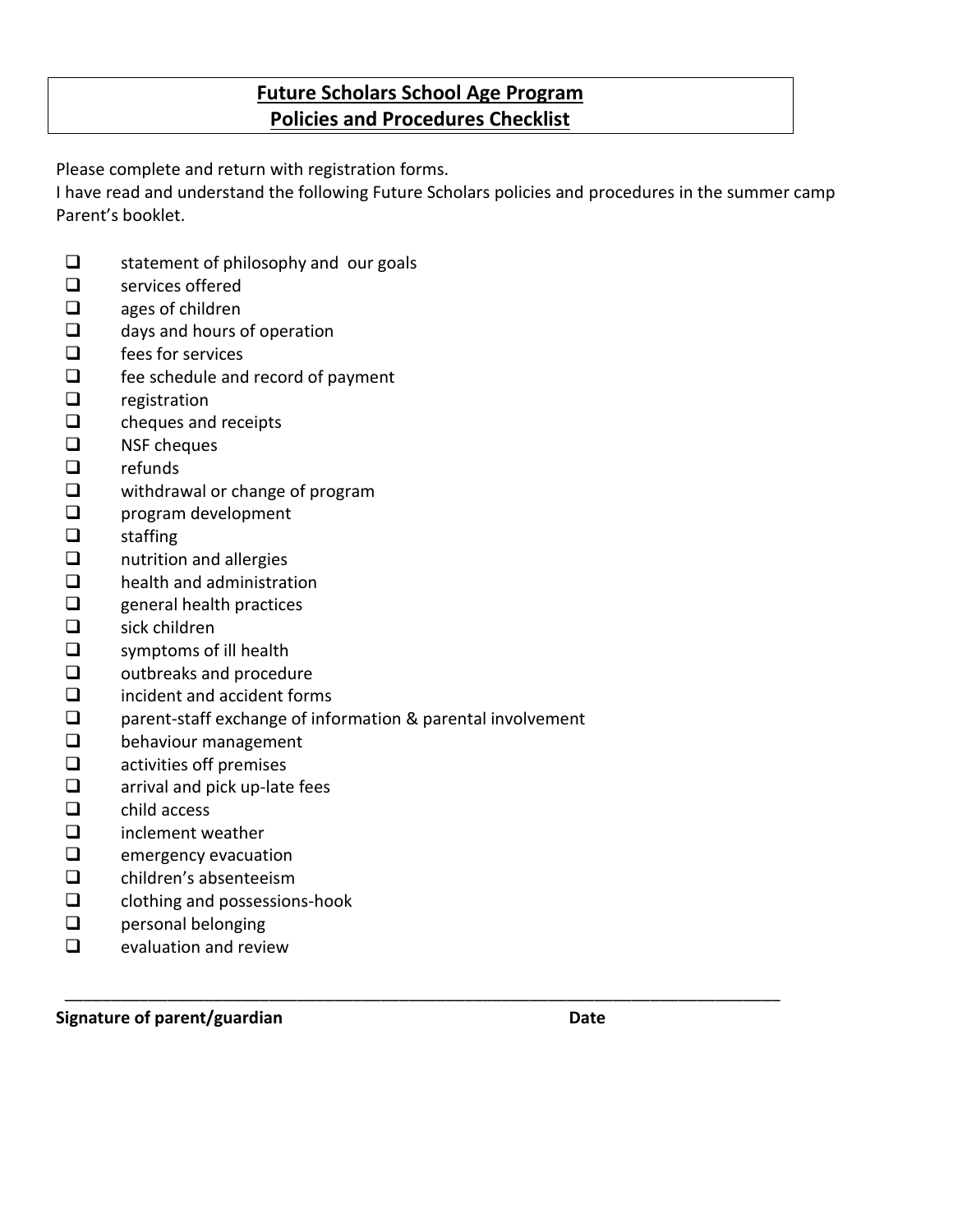# **Future Scholars Daycare Centre & School Age Program Anaphylactic & Allergy Policy & Procedure For parents/guardians**

Future Scholar's Daycare & School Age Program strives to be a facility that reduces the risk of exposure to anaphylactic causative agents. The anaphylaxis protocol has been developed to meet the requirements of Days Nurseries Act and its Regulations 0810-04 and An Act to Protect Anaphylactic Pupils, 2005 (Sabrina's Law).

Please be advised that there are children attending the centre who are at risk for potentially life-threatening allergies. Noted foods and causative agents (allergens) to be avoided at the

- **daycare** are, but not limited to, *all* nuts and shellfish.
- **school age program** are, but not limited to, *all* nuts and shellfish.

### **Understanding Anaphylaxis (general information)**

Anaphylaxis is a serious allergic reaction and can be life threatening. An allergy is caused by an overactive immune system. The same body mechanism that defends the body from virus and bacteria reacts to non-hazardous substances such as peanut or pollen or animal dander. You can develop allergies at any age. Allergies can change, getting worse or better, or an allergy might suddenly reappear.

Allergy symptoms can be roughly divided by the area of the body where they take place.

- Skin: hives (red, itchy welts), and angioedema (water retention or swelling under the skin).
- Eyes: swollen, itchy, running, blood-shot, mucousy eyes.
- Upper Respiratory: runny, itchy, stuffy nose, sneezing, post-nasal drip, sore, itchy tongue or throat, swelling of the throat or larynx.
- Lower Respiratory: asthma (coughing, wheezing, difficulty breathing).
- Gastrointestinal: vomiting, diarrhea, bloating, cramps.
- Urinary: incontinence.

Anaphylaxis can be defined as a severe allergic reaction to any stimulus, having sudden onset, involving one or more body systems with multiple symptoms. Shortly after coming (although it can be after a couple hours) into contact with an allergen (the substance that triggers the reaction) the sufferer's eyes and face may begin to swell, hives may cover the entire body, and sometimes even inside the body causing the throat to swell closed. Asthma symptoms, vomiting and diarrhea are accompanied by a sudden drop of blood pressure causing the victim to become unconscious. Total shock is followed quickly by death unless medical action is taken immediately and early in the course of a reaction. This whole reaction can happen in less than 10 minutes. Anaphylaxis or anaphylactic shock can occur if the allergen is ingested, even a minute amount, however anaphylaxis or anaphylactic shock can occur only from touch, smell or cross contamination with the allergen.

Although nearly any substance can trigger anaphylaxis, there are certain triggers that seem common: peanuts, nuts, eggs, shellfish, sulphite, hymenoptera venoms (bees, hornet, and wasp), medications (especially penicillin and aspirin) and exercise/vigorous physical activity. There are 2 emergency kits available that contain adrenalin; Anakit and EpiPen (& EpiPen Jr.). However, the adrenalin injection is not enough. After administrating the adrenalin, the sufferer must be taken immediately to the hospital emergency department for further medical treatment. The adrenalin will only provide temporary relief (about 10 minutes). It is important to note that in studies, individuals who have died as a result of anaphylaxis, epinephrine was underused, not used at all or administration was delayed.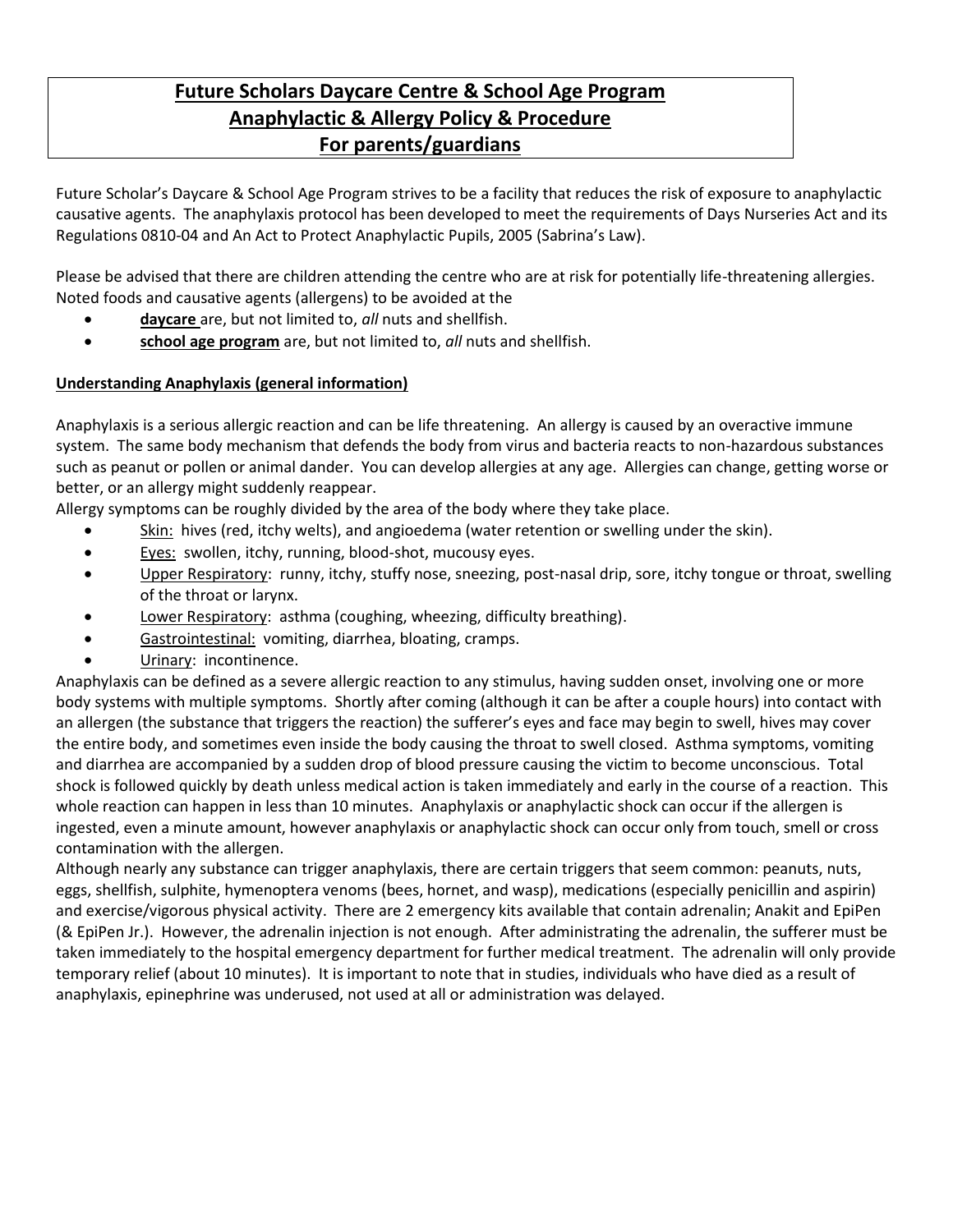As parents and educators we should be able to appreciate how parents of an anaphylactic child may feel trying to protect their child. Although we cannot guarantee an allergen-free environment, we can all do our part to minimize the risks. Please note below expectations to help reduce the risk of anaphylactic causative agents.

### **Expectations for parents to help reduce the risk of exposure to anaphylactic causative agents**

- \* "Outside" food or drink refers to all food or drink items not purchased by employees of Future Scholar's for the purpose of the program.
- 1.) No "outside" foods or drinks are permitted in the daycare, school age/summer camp program or daycare van. This includes all areas of the daycare, SA/summer camp program for example the office and for all events for example concerts, meetings, parties etc. Some exceptions are:
- Food or drink preferences or menu substitutes for enrolled child.
- \* Treats for special occasions such as birthdays, parties, staff's gifts etc.
	- $\triangleright$  Any outside food or drink brought into the daycare, school age/summer camp program or daycare van under these circumstances must be labeled with individual's name and come with a full list of ingredients and be delivered and approved by the centre director, chef or designate. A full list of ingredients includes all parts of a food item. For example a full list of ingredients for cupcakes would include ingredients for icing, sprinkles and cupcake mix. No items with *any kind of noted allergen warning* (must be guaranteed noted allergen free) or without a full list of ingredients will be served or permitted on daycare, school age/summer camp or van premises. There are no exceptions to this rule. Even if a parent 'knows' the food does not have the noted allergen in it, it still cannot come into the daycare, school age/summer camp program or daycare van. Staffs can not monitor and control outside food or drink coming into the facility based on the parent's assurances that the food is safe.

School aged children who attend our school age program or summer camp may have their own lunch. This is permitted at the school age site only and must be free of noted allergens or noted allergen warnings. It is recommended items be in the original package as it is easier to confirm ingredients. Items that are considered suspicious such as granola bars, trail mix, cookies, pastries, baked goods etc. may not be served unless accompanied by a written list of ingredients and adhere the above noted policy for outside foods or drinks. School aged staff will check children's lunches to ensure policy is adhered to.

2.) No "outside" foods or drinks are to be present at parent's drop off or pick up, nor in a child's cubby or other personal belongings such as jacket, pocket, purse, knapsack, diaper bag etc.

3.) No traces of "outside" foods or drinks are to be left on the child's or parent's clothing, hands or face at drop off, pick up or while on daycare/school age/summer camp premises. i.e. if your child has peanut butter at home before daycare make sure no residue is left on your child's face, hands, mouth, clothing etc.

4.) It is good practice for parents to double check children's belongings such as knapsack, coat, pockets etc. for "outside" foods or drinks or other hazardous items.

5.) It is the parent's responsibility to ensure this policy is followed with any of the approved noted persons to pick up or drop off their child.

6.) Occasionally staff may request donations for craft or program purposes. For example egg cartons, food storage boxes etc. This is permitted however no items containing noted allergens or have noted allergen warning or were in the risk of being in contact with noted allergen are used. For example a box of 'honey nut cheerios' should not be brought in as it was in contact with nuts and the nut residue may still be present.